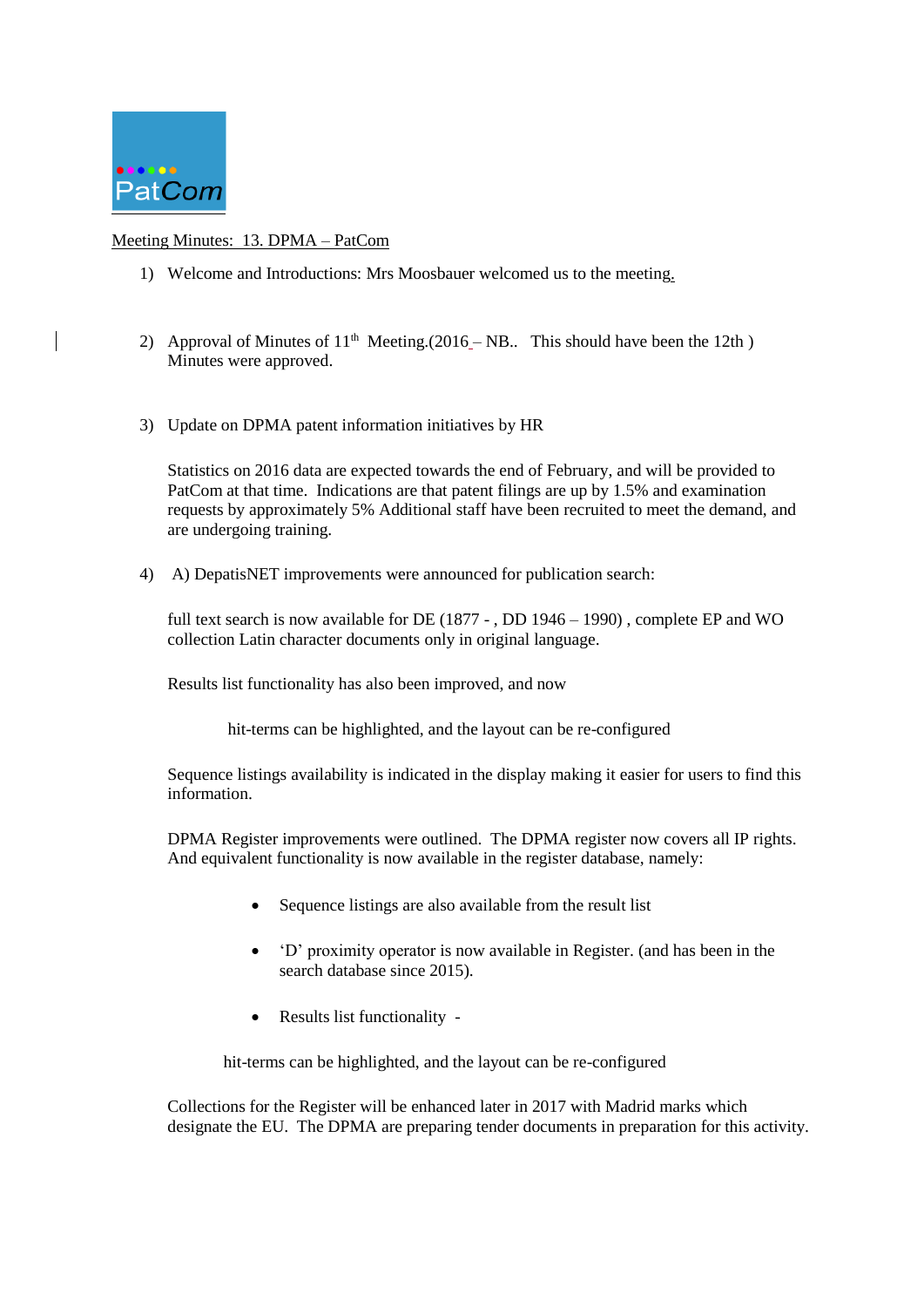See slide 12 which shows increasing usage of the online file inspection facility. In contrast the paper inspection is low at around 500 usages per year. This shows that the majority of file inspection requirements can be fulfilled by the online file inspection offer. Only in a small amount of cases a conventional file inspection is needed, if document kinds are requested that are not available online, e.g. priority documents. A conventional file inspection has to be applied for, too, in cases where the A1 document has not yet been published. The last paper file was created in April 2011, and these will become less relevant.

B) Federated Register

A new interface will be needed in order to interact with the Federated Register of the EPO. This is planned for the end of 2017, and will be built as part of a software procurement process for which a tendering procedure is in progress.

c) see above in 3) regarding the statistics…

5) Update on Unitary patent (UP) planning

The EU patent is expected to be ratified in DE in Q2 2017. Technical preparations are ongoing. GB are expected to ratify to a similar time-frame. FR have already ratified, as have 10 further countries, making the Unitary patent and UPC systems set to go ahead. Following the 13 required ratifications expected by June 2017, the preparation period lasting 3-4 months will begin. During the preparation phase IT systems will be tested (IT is in Luxembourg). Local chambers in Germany are already prepared – these will be in Hamburg, Dusseldorf, Mannheim and Munich. Recruitment of the judges will start in May, 1,000 have already expressed interest. The judges will be available as part of a pool ready to handle cases, both technical and legal judges will be needed. Operations should start in January 2018.

Applicants will be able to opt in/ or opt out of the Unitary Patent system for all European patents - for 7 – 14years after the Unitary Patent becomes available at specific times in the patenting process. For instance, Applicants will have the option to choose the unitary patent at grant notification once the UPC has started , most likely, in January 2018. There are expected to be quite few users of the Unitary Patent in the first instance. Information on the adoption of a Unitary Patent will be provided by EPO to DPMA , it will then be populated in the Register, as national phase in Germany information. Ownership changes will also be noted in the Register. See slide 18 for data available on UP in Register. The entire file history, including DE file number will be kept. Opt-in / Opt-out information for other EP patents will not form part of the DE national register data. Nevertheless, DPMA will try to offer a link from the DE register display to the UPC register to enable users to get information with regard to the opt-out/opt-in situation of a EP patent..

Subscribers to DPMAconnect will receive UP updates. A new St.16 code 'H' will be used for UP information creating a DOCDB record with kind-code H at the EPO. DOCDB will have lots of essentially duplicate records which have only the kind code different (B / H).

6) Classification

DPMA re-confirmed their commitment to DEKLA and IPC for their internal purposes, and remain as observers to the CPC developments at EPO and other offices. There is currently no strong demand from customers for a change. The IPC is used for allocation of documents for examination at the office.

7) Machine Translation (MT) and search of non-Latin text documents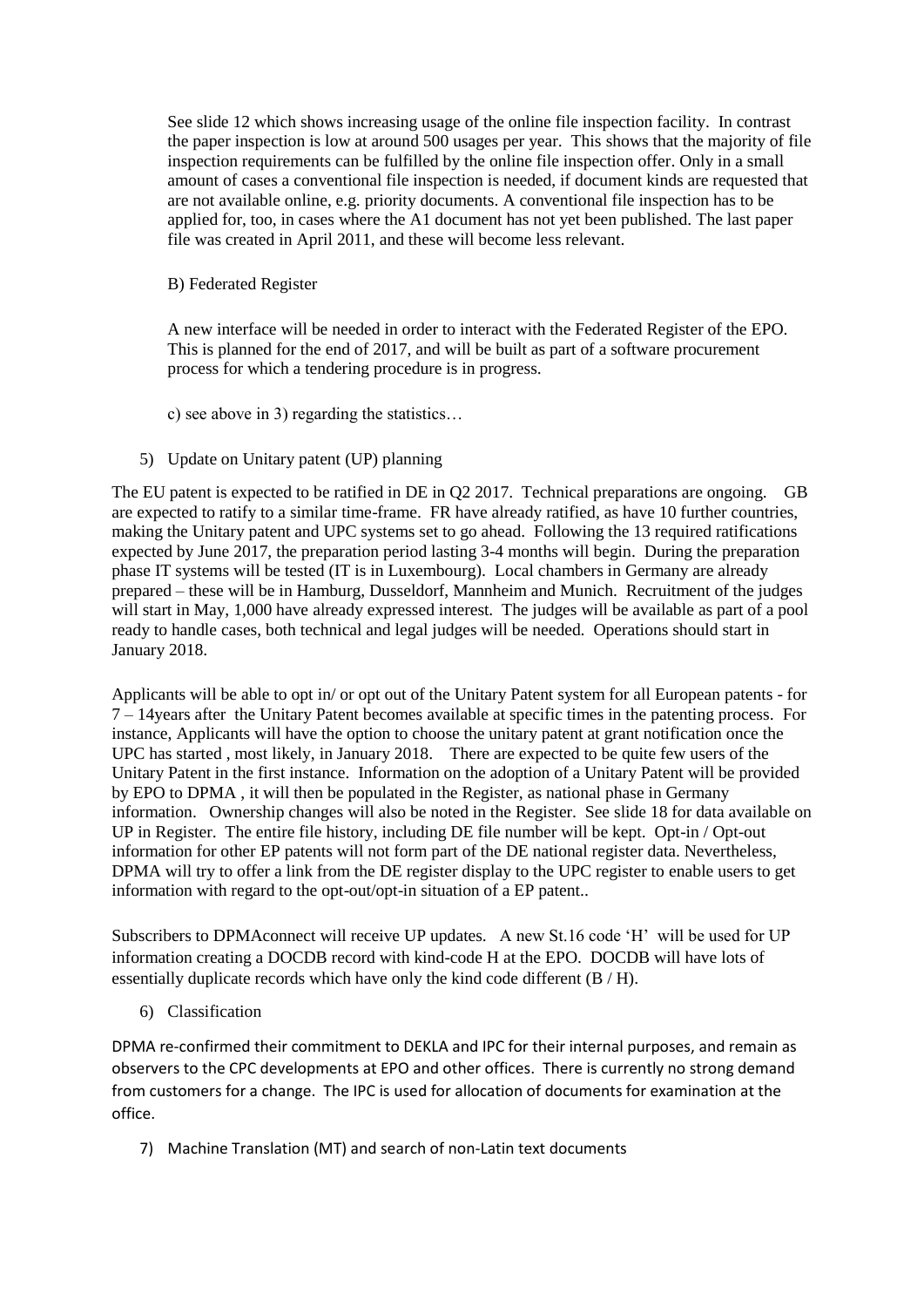Examiners have to be provided with Asian documents for search. DPMA is currently using the offers of online translation by national offices and a CLIR based solution. A decision process was started to check additional possibilities such as purchase of translated full-text documents or purchase of translation machines. A decision is expected in 2017, when all the options have been considered..

The machine translation results will be in English.

Copyright issues will also need to be considered concerning the new MT documents created.

As part of a separate internal project "New Search" , DPMA is ing working in the first phase with the tool "Intergator" from Interface Projects GmbH, Dresden, on a new search platform, to bring the latest search engine technology for examiners including automated classification, search in patent dates and patent files. During the second phase in 2017 the embedding of DEPATIS, the search in Non-Patent-Literature and the integration of other internal special databases will take place. In a third phase semantic functions are to be considered. The project roadmap continues to 2019; current impressions are positive, the system parameters can be adapted, and can be further developed by DPMA thus improving internal knowledge.

8) Industry 4.0

DPMA recognises that there will be IP challenges connected with Industry 4.0 (IoT) product life cycles and innovations, and an increase in Computer-implemented-innovations. Current patent (Grant) times may be considered too long, and SEPs may become more important. It is even possible that patent legislation may be amended, see case

[\(www.curia.europa.eu/jcms/jcms/P\\_170246/fr](http://www.curia.europa.eu/jcms/jcms/P_170246/fr)*)* 

At the moment national patent offices have differing practices, legislation may need to be harmonised. The EPO is creating a special division to handle IoT (similar to DPMA's already existing patent division no. 1.53). Fast track procedures are available at DPMA, applicants need a reason to request it, in any technical field.

9) DPMA are participating in an EU project on innovation and SMEs (VIP4SME).

Since January 2016, the DPMA has been working together with 34 national patent and trade mark offices as well as 19 science and research institutions in the project "VIP4SME" (Value Intellectual Property for SMEs) within the EU funding programme "HORIZON2020". The goal of this project is to enhance intellectual property support services to SMEs and raise their understanding of the importance and effects of European IP rights. In this project, the DPMA works closely together with the Fraunhofer Institute for Industrial Engineering IAO. DPMA are coordinating regional activities, together with Chambers of Commerce, and PatLibs in Germany. A Toolbox showcasing available software which SMEs can try out is presented on the website, and PatCom requested more information on how to participate in this initiative.

Date of 2018 Meeting will be coordinated at the end of 2017 for early 2018. The 2018 meeting will be the 14<sup>th</sup> Meeting of DPMA and PatCom